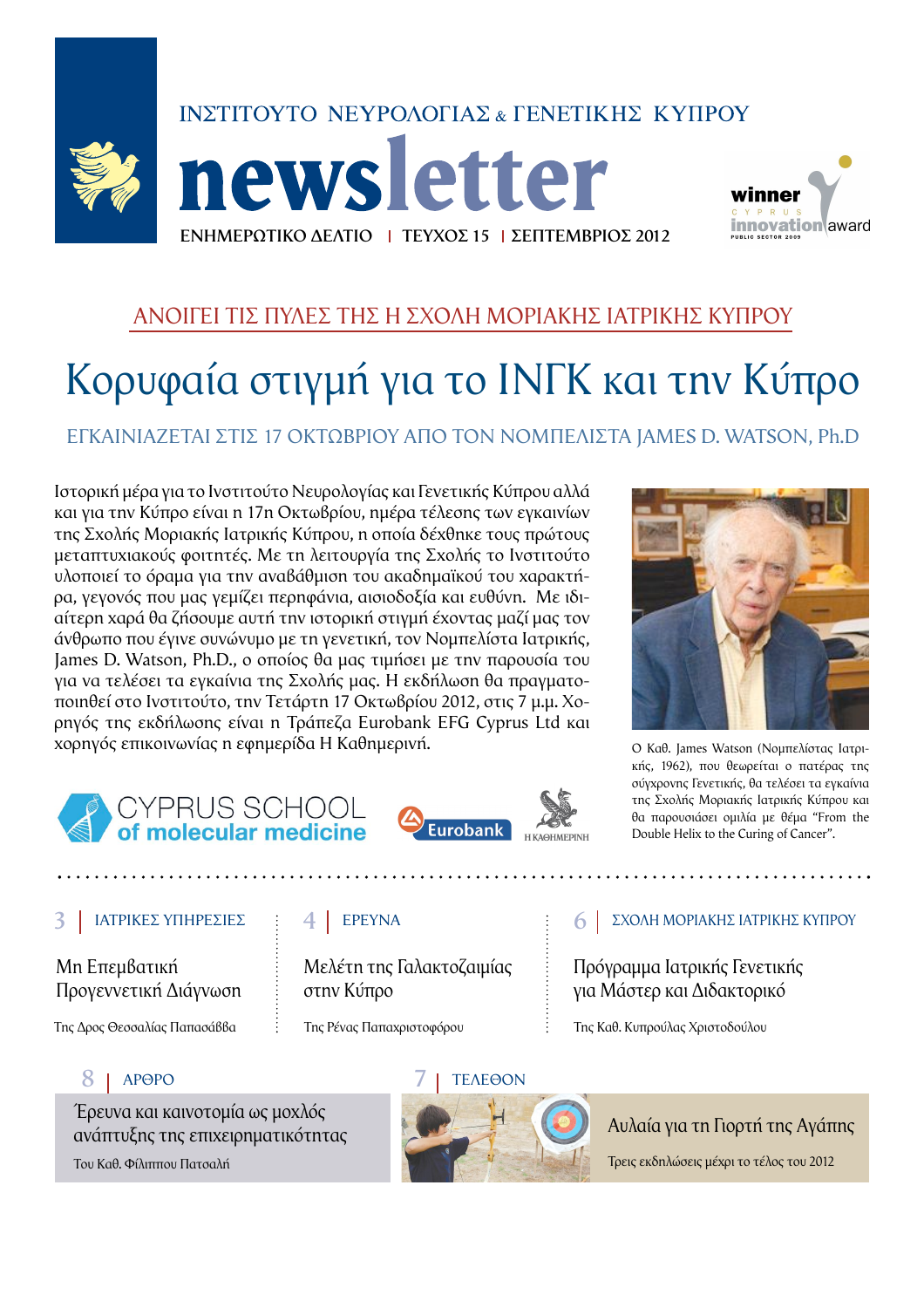### Στο Συμβούλιο του Ευρωπαϊκού Συνδέσμου Κυτταρογενετικής ο Καθ. Πατσαλής

Ο Γενικός Εκτελεστικός Διευθυντής του Ινστιτούτου Νευρολογίας και Γενετικής Κύπρου Καθ. Φίλιππος Πατσαλής έχει εκλεγεί στο Διοικητικό Συμβούλιο του Ευρωπαϊκού Συνδέσμου Κυτταρογενετικής (European Cytogenetics Association). Η εισήγηση της υποψηφιότητάς του υποβλήθηκε από το απερχόμενο Διοικητικό Συμβούλιο του Ευρωπαϊκού Συμβουλίου Κυτταρογενετικής και ακολούθησε ψηφοφορία από τα 1000 περίπου μέλη του Συμβουλίου. Η θητεία του είναι πενταετής. Ο Καθ Πατσαλής παρέστη στην πρώτη συνεδρία του Συμβουλίου που συνήλθε στο Παρίσι υπό τη νέα του σύνθεση. http://www.e-c-a.eu

### Τιμητικές εκδηλώσεις



Τον Καθ. Φίλιππο Πατσαλή, τίμησαν πρόσφατα το Δημοκρατικό Κόμμα, ο Δήμος της γενέτειράς του, Αθηαίνου και οι Ροταριανοί Όμιλοι Λάρνακα και Λάρνακα- Κίτιον. Στην εκδήλωση που διοργάνωσε το Δημοκρατικό Κόμμα το βραβείο απένειμε ο Πρόεδρος του ΔΗΚΟ, κ. Μάριος Κάρογιαν (φωτ. αριστερά). Στην εκδήλωση στο Δήμο Αθηαίνου, ο Καθ. Πατσαλής παρουσίασε ομιλία με θέμα «Προγεννητική Διάγνωση». Τιμητική πλακέτα τού επέδωσε ο Δήμαρχος Αθηαίνου κ. Δημήτρης Παπαπέτρου. Στην

εκδήλωση των Ροταριανών Λάρνακας και Λάρνακας-Κίτιο, τιμητικές πλακέτες απένειμαν οι Πρόεδροι των δύο Ομίλων, κύριοι Χριστάκης Χριστοφόρου και Κυριάκος Σεραφείμ, αντίστοιχα.

### Αλλαγή τόπου διεξαγωγής Συνεδρίου



Το 12ο Διεθνές Νευρομεσογειακό Συνέδριο θα διεξαχθεί στη Λευκωσία, 2-4 Νοεμβρίου 2012 και όχι στην Πάφο όπως είχε ανακοινωθεί αρχικά. Για περισσότερες πληροφορίες επισκεφθείτε την ιστοσελίδα του Συνεδρίου: www.cing.ac.cy/neuromed2012



### Εξοπλισμός από την Genesis Pharma Κύπρου

Η φαρμακευτική εταιρεία Genesis Pharma Κύπρου παρέδωσε στο Ινστιτούτο Νευρολονίας και Γενετικής Κύπρου 4 αντλίες οι οποίες χρησιμοποιούνται νια δασολογικό έλεγχο κατά την ενδοφλέβια χορήγηση φαρμάκων. Η αξία των συσκευών ανέρχεται στα €4.500. Η προσφορά αυτή της Genesis Pharma Κύπρου αποτελεί αφιλοκερδή στήριξη στις υπηρεσίες που προσφέρει το Ινστιτούτο στους ασθενείς του. Οι συσκευές παραλήφθηκαν από το Δρ Θεόδωρο Κυριακίδη, Ανώτερο Νευρολόγο, Επικεφαλής του Κλινικού Τμήματος του Ινστιτούτου.



### Κοινωνική προσφορά Ελληνικής Τράπεζας

Σε μια σεμνή τελετή ο Διευθυντής του Δικτύου Καταστημάτων της Ελληνικής Τράπεζας στη Λευκωσία κ. Κώστας Ρούσσος επέδωσε στον Γενικό Εκτελεστικό Ιατρικό Διευθυντή του Ινστιτούτου Καθ. Φίλιππο Πατσαλή, την επιταγή με το ποσό που συγκεντρώθηκε στο πλαίσιο της πρωτοβουλίας ««Café της Αγάπης», που οργάνωσε το Δίκτυο Καταστημάτων Λευκωσίας της Ελληνικής Τράπεζας στο πλαίσιο του Τέλεθον.

### Απόκτηση Διδακτορικού τίτλου

Η Θεσσαλία Παπασάββα του Τμήματος Μοριακής Γενετικής Θαλασσαιμίας έχει διεκπεραιώσει με άριστα τη διδακτορική της διατριβή με τίτλο «Ανάπτυξη μη επεμβατικής προγεννητικής διαγνωστικής μεθόδου για τη β-θαλασσαιμία» αποκτώντας τον τίτλο της διδάκτορα (PhD) από το τμήμα Ιατρικής Γενετικής της Ιατρικής Σχολής του Καποδιστριακού Πανεπιστημίου Αθηνών. Η Δρ Παπασάββα, διεκπεραίωσε την ερευνητική της εργασία στο ΙΝΓΚ με ερευνητικό σύμβουλο τη Δρ Μαρίνα Κλεάνθους, Διευθύντρια του τμήματος Μοριακής Γενετικής Θαλασσαιμίας.

**newsletter** ENHMEPOTIKO AEATIO IN ETITOYTOY NEYPOAOTIAE & FENETIKHE KYTIPOY ISSN 1986-2105 (print) - ISSN 1986-2113 (online)

Επικοινωνία: Ινστιτούτο Νευρολογίας και Γενετικής Κύπρου Τ.Κ. 23462, 1683 Λευκωσία, Κύπρος Tn $\lambda$ . +357 22 392600 |  $\Phi$ a $\xi$  +357 22 358237 | www.cing.ac.cy Υπεύθυνος έκδοσης: Καθ. Φίλιππος Πατσαλής

Συντακτική επιτροπή: Δρ Μάριος Φυλακτίδης, Δρ Ελευθέριος Παπαθανασίου, Έλενα Παναγιώτου, Γιώργος Βατυλιώτης, Κύπρος Καρανίκης, Μαρία Λοΐζου

Επιμέλεια - Παραγωγή: άλφα δημιουργική, Τηλ. 22 515195 Εκτύπωση: Τυπογραφεία Lithofit, Τηλ. 22 350589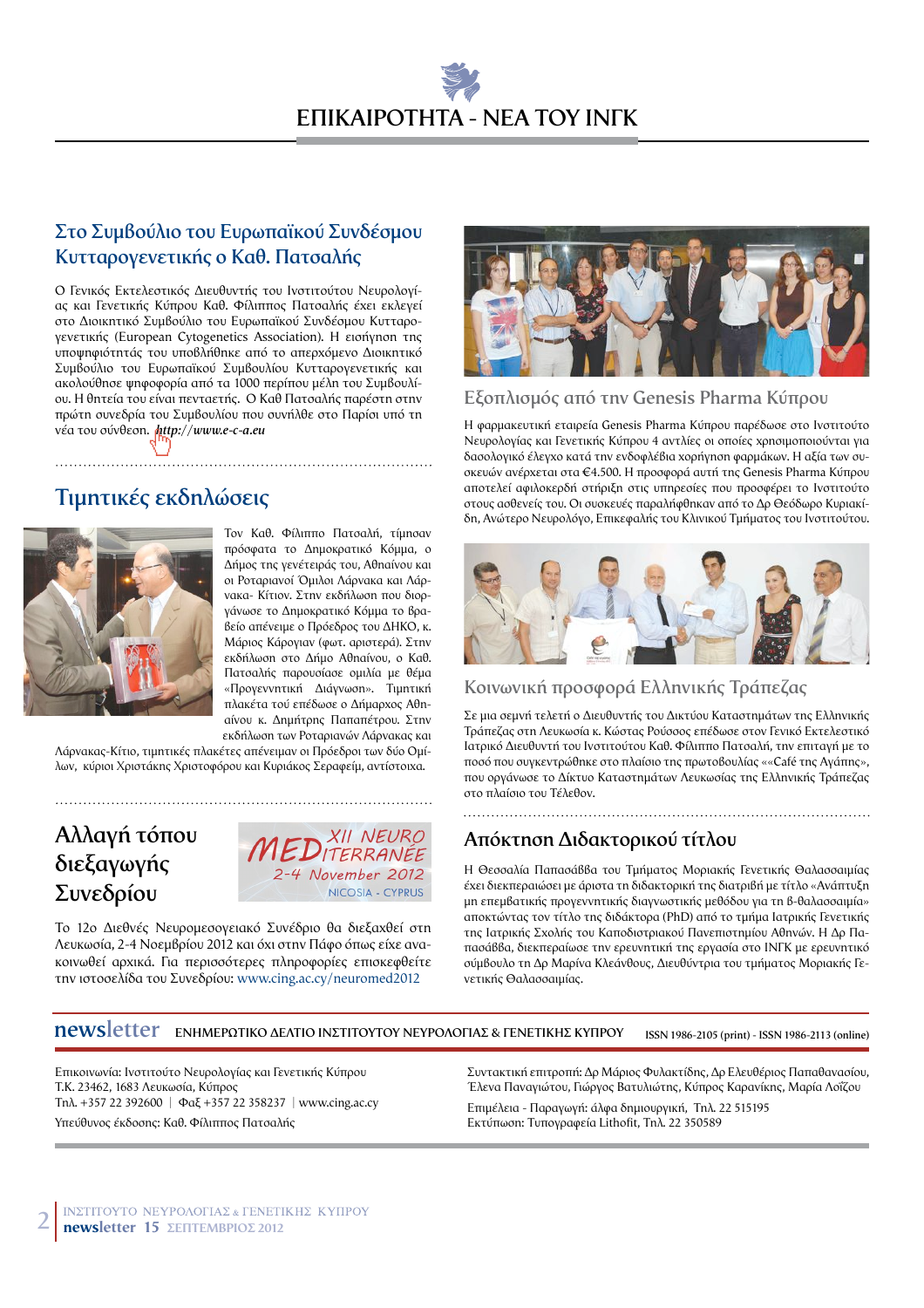

### ΤΜΗΜΑ ΜΟΡΙΑΚΗΣ ΓΕΝΕΤΙΚΗΣ ΘΑΛΑΣΣΑΙΜΙΑΣ ΔΙΕΥΘΥΝΤΡΙΑ ΤΜΗΜΑΤΟΣ, ΔΡ ΜΑΡΙΝΑ ΚΛΕΑΝΘΟΥΣ Τηλ. 22 392664, 22 358600, Φαξ. 22 392615

# Μη Επεμβατική Προγεννητική Διάγνωση

για τον προσδιορισμό του φύλου του εμβρύου για φυλοσύνδετες ασθένειες

ο 1997 ο Dennis Lo και οι συνεργάτες του απέδειξαν την ύπαρξη ελεύθερου εξωκυτταρικού εμβρυϊκού DNA στο πλάσμα και στον ορό εγκύων που κυοφορούσαν έμβρυο αγόρι με την ανίχνευση αλληλουχιών ειδικών για το Υ χρωμόσωμα. Αυτή η επαναστατική ανακάλυψη αποτέλεσε σταθμό στην ιστορία της προγεννητικής εξέτασης και άνοιξε νέες προοπτικές και δυνατότητες στον τομέα αυτό. Το ελεύθερο εμβρυϊκό DNA στο μητρικό πλάσμα μπορεί να αποτελέσει ένα πολύτιμο υλικό για εφαρμογές στη μη-επεμβατική προγεννητική διάγνωση.

Μελέτες έδειξαν ότι το εμβρυϊκό DNA φαίνεται να απελευθερώνεται από τις πρώτες εβδομάδες της κύησης στο μητρικό πλάσμα με την ποσότητά του να μεταβάλλεται με την εβδομάδα κύησης καθώς και από την εγκυμοσύνη, και αντιπροσωπεύει κατά



### **APOPO** Θεσσαλία Παπασάββα, PhD

Εργαστηριακή Επιστημονική Λειτουργός thesalia@cing.ac.cy

μέσο όρο ποσοστό 10% του συνολικού ελεύθερου εξωκυτταρικού DNA στο πλάσμα της εγκύου. Επιπλέον, αξίζει να σημειωθεί πως το ελεύθερο εμβρυικό DNA απομακρύνεται τάχιστα από το μητρικό πλάσμα αμέσως μετά το πέρας της κύησης, ενώ δεν είναι ανιχνεύσιμο 2 ώρες μετά τον τοκετό.

Για τον προσδιορισμό του φύλου του εμβρύου χρησιμοποιούνται τεχνικές όπως n Real Time PCR που στοχεύουν στην ανίχνευση των γονιδίων SRY ή/και DYS14 που βρίσκονται στο χρωμόσωμα Υ. Η τεχνική αυτή είναι αρκετά ευαίσθητη και αξιόπιστη αφού έγινε κατορθωτή η ανίχνευση των αλληλουχιών του χρωμοσώματος Υ ήδη από την 7η εβδομάδα με ακρίβεια και ειδικότητα που πλησιάζει το 100%. Η θετική ανίχνευση αλληλουχιών του χρωμοσώματος Υ στο μητρικό πλάσμα δείχνει ότι η εγκυμοσύνη αφορά άρρεν έμβρυο. Αυτά τα αποτελέσματα έχουν τεράστια σημασία στη διαχείριση των φυλοσύνδετων νοσημάτων στην κλινική πρακτική.

Ένδειξη για προγεννητικό προσδιορισμό του φύλου του εμβρύου έχουν κυήσεις στις οποίες άρρενα έμβρυα έχουν κίνδυνο εμφάνισης φυλοσύνδετου νοσήματος όπως μυϊκή δυστροφία ή αιμορροφιλία. Ο προσδιορισμός του φύλου είναι επίσης σημαντικός σε περιπτώσεις που η ανάπτυξη των εξωτερικών γεννητικών οργάνων είναι αμφίλογη, καθώς και σε περιπτώσεις ενδοκρινολογικής διαταραχής, όπως η συγγενής υπερπλασία των επινεφριδίων. Είναι γνωστό ότι αγόρια που γεννιούνται από μητέρες φορείς φυλοσύνδετων νοσημάτων έχουν 50% κίνδυνο να κληρονομήσουν τη νόσο, ενώ τα κορίτσια, κατά κανόνα, δεν εκδηλώνουν το πρόβλημα αλλά έχουν 50% πιθανότητα να είναι φορείς όπως οι μητέρες τους (Εικόνα 1). Η μη επεμβατική προγεννητική ανίχνευση



Εικόνα 1. Πως μεταβιβάζονται οι φυλοσύνδετες στο Χ παθήσεις από θηλυκούς φορείς

του φύλου του εμβρύου πραγματοποιείται νωρίς κατά τη κύηση, πριν τη δειγματοληψία χοριακών λαχνών (CVS) που γίνεται κατά την 11η-12η εβδομάδα κύησης. Γνωρίζοντας το φύλο του εμβρύου, ελαττώνεται κατά το ήμισυ σχεδόν ο αριθμός των επεμβατικών προγεννητικών ελέγχων περιορίζοντάς τους μόνο στις εγκύους που κυοφορούν έμβρυο αγόρι. Ο μη επεμβατικός προγεννητικός προσδιορισμός του φύλου του εμβρύου αποτελεί την πρώτη κλινική εφαρμογή μη επεμβατικού προγεννητικού ελέγχου από μητρικό πλάσμα.

Σήμερα, η μη επεμβατική προγεννητική διάγνωση του φύλου του εμβρύου για φυλοσύνδετες ασθένειες παρέχεται ως κλινική διάγνωση σε πολλές Ευρωπαϊκές χώρες συμπεριλαμβανομένου και του Τμήματος Μοριακής Γενετικής Θαλασσαιμίας του Ινστιτούτου Νευρολογίας και Γενετικής Κύπρου.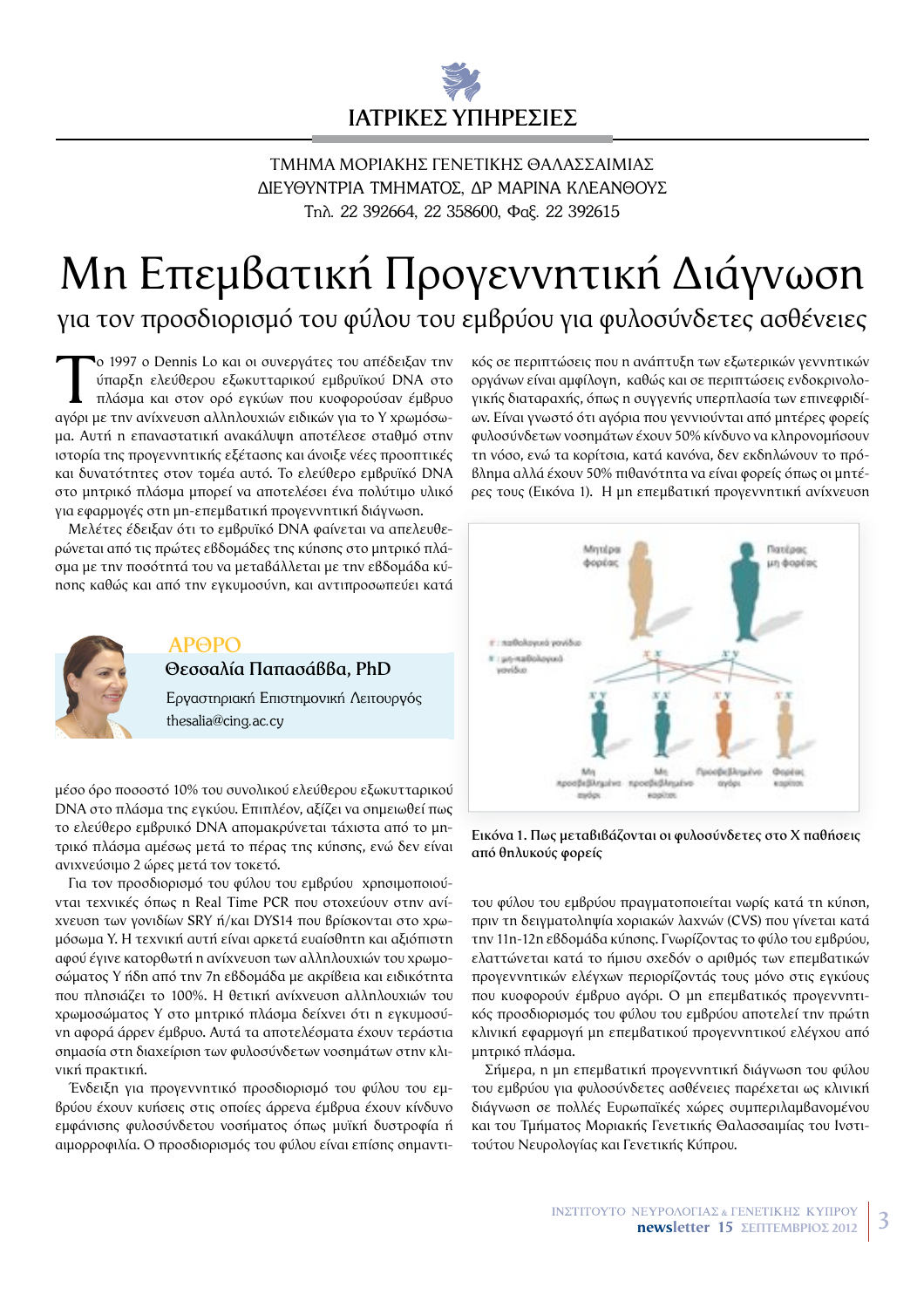

ΤΜΗΜΑ ΒΙΟΧΗΜΙΚΗΣ ΓΕΝΕΤΙΚΗΣ ΔΙΕΥΘΥΝΤΡΙΑ ΤΜΗΜΑΤΟΣ, ΔΡ ΑΝΘΗ ΔΡΟΥΣΙΩΤΟΥ Tnd. 22 392643, 22 358600, Φαξ. 22 392768

## Μελέτη της Γαλακτοζαιμίας στην Κύπρο

Eνδείξεις για αυξημένο στρες ενδοπλασματικού δικτύου και για αυξημένη απόπτωση Επιδημιολογικά και μοριακά δεδομένα

MC. - κλασσική γαλακτοζαιμία χαρακτηρίζεται από την ανικανότητα<br>- Του οργανισμού να μεταβολίσει τη γαλακτόζη. Η νόσος εκδη-<br>- λώνεται στη βρεφική ηλικία με προβλήματα σίτισης, αναπτυξιτου οργανισμού να μεταβολίσει τη γαλακτόζη. Η νόσος εκδηακές διαταραχές, ηπατική δυσλειτουργία, αιμορραγία και σηψαιμία, και μπορεί να καταλήξει στο θάνατο. Ακόμα και στις περιπτώσεις έγκαιpnς διάγνωσης και σωστής δίαιτας (φτωχή σε λακτόζη/γαλακτόζη), οι aσθενείς εξακολουθούν να διατρέχουν αυξημένο κίνδυνο για αναπτυξιακά προβλήματα, καταρράκτη στα μάτια καθώς και δυσλειτουργία των ωοθηκών στα κορίτσια. Η νόσος κληρονομείται με τον αυτοσωμικό Uπολειπόμενο τρόπο και οφείλεται σε μεταλλάξεις στο γονίδιο GALT το oποίο κωδικοποιεί το ένζυμο ουριδυλοτρανσφεράση της 1-φωσφορικής γαλακτόζης (GALT).



### $AP<sub>0</sub>P<sub>0</sub>$

**Ρένα Παπαχριστοφόρου** BSc, MSc, Υποψήφια Διδάκτωρ rena@cing.ac.cy

Στα πλαίσια ερευνητικού προγράμματος το οποίο διεκπεραιώθηκε στο Τμήμα Βιοχημικής Γενετικής του ΙΝΓΚ, με συντονίστρια τη Δρ Ανθή Δρουσιώτου και νέα ερευνήτρια-υποψήφια διδάκτορα την κυρία Ρένα Παπαχριστοφόρου, μελετήθηκε η γαλακτοζαιμία στον Κυπριακό πληθυσμό σε επιδημιολογικό, βιοχημικό και μοριακό επίπεδο. Σημαντική συμμετοχή στο πρόγραμμα είχε και ο Δρ Πέτρος Πέτρου.

H συχνότητα των φορέων της κλασσικής γαλακτοζαιμίας στην Κύπρο βρέθηκε να είναι 1:88 που αντιστοιχεί σε συχνότητα ασθενών 1 στις 31,000 γεννήσεις, παρόμοια με άλλους Ευρωπαϊκούς πληθυσμούς. Ο χαρακτηρισμός των Κύπριων ασθενών και φορέων της γαλακτοζαιμίας σε μοριακό επίπεδο οδήγησε στην αναγνώριση μιας καινούργιας  $\mu$ εγάλης απάλειψης στο γονίδιο του GALT η οποία μέχρι τώρα δεν έχει περιγραφεί στη διεθνή βιβλιογραφία. Πρόκειται για μια απάλειψη 8489  $\beta$ άσεων η οποία περιλαμβάνει όλα τα εξόνια του GALT και εκτείνεται στο διπλανό γονίδιο της *IL11RA* (Εικ. 1). Η συγκεκριμένη απάλειψη είvai n πιο συχνή μετάλλαξη κλασσικής γαλακτοζαιμίας στον Κυπριακό  $\pi\lambda$ ηθυσμό με συχνότητα αλληλομόρφου 55%. Ενδιαφέρον είναι επίσης



Το Έργο ΠΕΝΕΚ/0609/64 συγχρηματοδοτήθηκε από το Ευρωπαϊκό Ταμείο Περιφερειακής Ανάπτυξης και την Κυπριακή Δημοκρατία μέσω του Ιδρύματος Προώθησης Έρευνας.



Eικόνα 1: Η νέα μεγάλη απάλειψη (8.5Kb) που ανευρέθηκε σε Κύπριους  $a$ σθενείς με γαλακτοζαιμία καλύπτει ολόκληρο το γονίδιο του *GALT* και μέρος του διπλανού γονιδίου της IL11RA (κίτρινο πλαίσιο).



το γεγονός ότι όλοι οι φορείς της νέας μετάλλαξης έχουν κοινό απλότυπο και κατ' επέκταση κάποιο κοινό πρόγονο. Έχουμε αποδείξει ότι n νέα μετάλλαξη οδηγεί σε ανεπάρκεια τόσο του ενζύμου GALT όσο Kαι της άλφα αλυσίδας του υποδοχέα της ιντερλευκίνης 11 (IL11RA). Η ταυτόχρονη απάλειψη και της IL11RA (contiguous deletion) εξηγεί τις επιπλέον φαινοτυπικές ανωμαλίες που παρουσιάζονται σε ασθενείς oμόζυγους για τη μετάλλαξη αυτή, όπως κρανιοσυνόστωση, ένα εύρημα που πρώτη φορά παρατηρείται σε ασθενείς με γαλακτοζαιμία.

Mε στόχο την κατανόηση των κυτταρικών μηχανισμών που εμπλέκοvται στην παθογένεση της νόσου μελετήθηκε κατά πόσο η έλλειψη του ενζύμου GALT και η συσσώρευση τοξικών μεταβολιτών της γαλακτόζης oδηγούν σε στρες στο ενδοπλασματικό δίκτυο (ΕΔ) ή/και σε οξειδωτικό στρες. Παρατηρήθηκε ότι, στην παρουσία γαλακτόζης, υπάρχει  $\alpha$ υξημένη συσσώρευση του τοξικού μεταβολίτη 1-φωσφορική γαλακτόζη στα κύτταρα των ασθενών σε σχέση με φυσιολογικά δείγματα. Xρησιμοποιώντας συγκριτική PCR πραγματικού χρόνου για την αξιο- $\lambda$ όγηση επιπέδων έκφρασης γονιδίων, προέκυψε ότι τα γονίδια *calnexin*, *ATF6, BiP, και ματισμένο XBP1, που αποτελούν δείκτες για στρες στο* ΕΔ, παρουσίασαν αυξημένα επίπεδα έκφρασης. Αντιθέτως, τα επίπεδα έκφρασης γονιδίων που σχετίζονται με οξειδωτικό στρες (SOD-2, catalase) δεν παρουσίασαν αντίστοιχη αύξηση (Εικ. 2). Το στρες στο EΔ προάγει τη διαδικασία της απόπτωσης και αυτή αξιολογήθηκε μετρώντας τα επίπεδα έκφρασης του προ-αποπτωτικού δείκτη Chop τα οποία βρέθηκαν αυξημένα (Εικ. 2).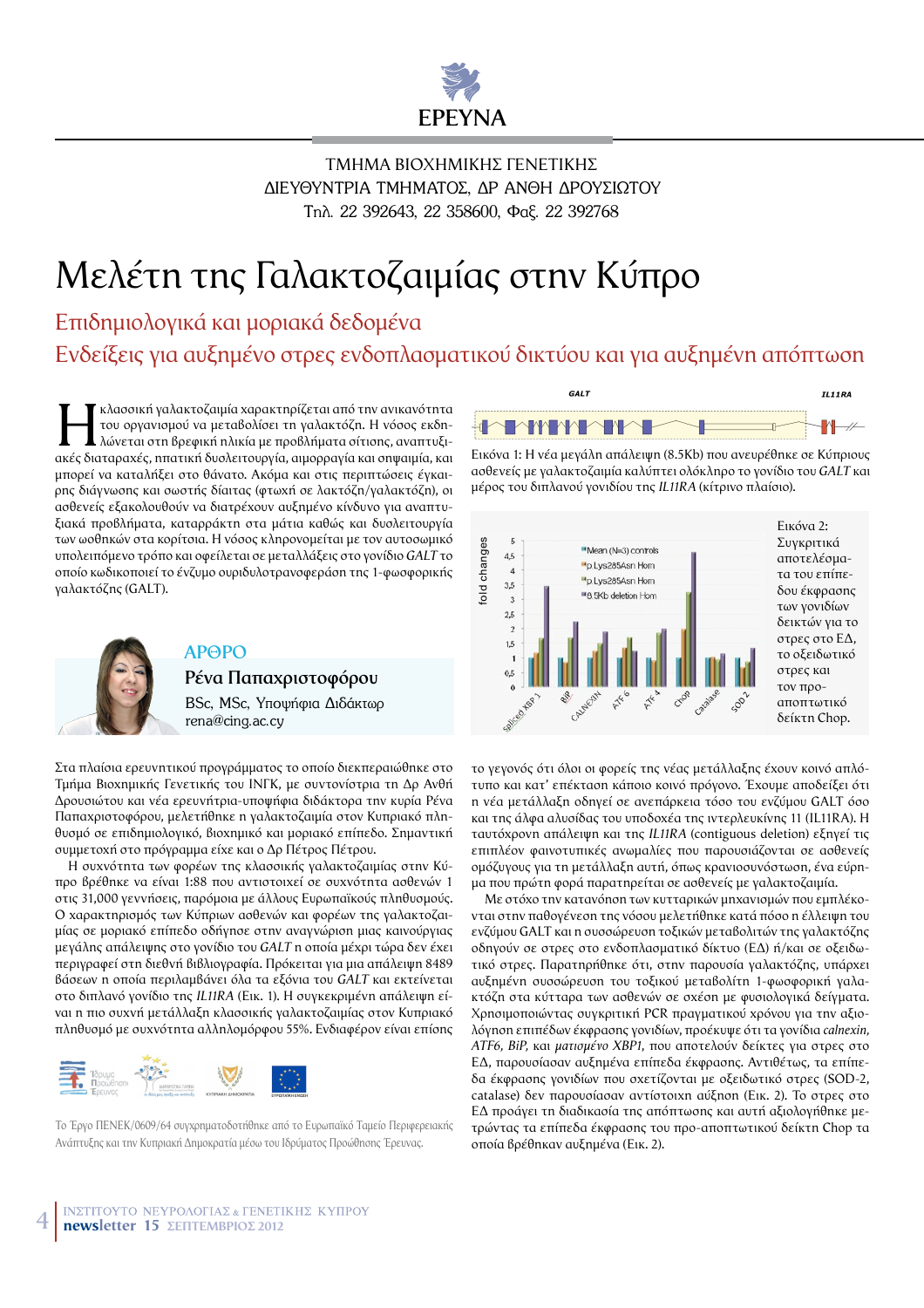# ΕΡΕΥΝΑ - ΕΚΠΑΙΛΕΥΣΗ

### **APOPO**

### ΝΕΟΣ ΧΡΗΜΑΤΟΔΟΤΙΚΟΣ ΜΗΧΑΝΙΣΜΟΣ ΤΗΣ Ε.Ε.

### Έλενα Ιωαννίδου

Λειτουργός Ερευνητικών Προγραμμάτων Τηλ. 22 392614, Φαξ. 22 392755 elenai@cing.ac.cy

## Ορίζοντας 2020

Ο «Ορίζοντας 2020» θα ενοποιήσει και ενισχύσει τις δράσεις που σήμερα χρηματοδοτούνται από το 7ο ΠΠ για Έρευνα και Τεχνολογική Ανάπτυξη, τα θέματα καινοτομίας από το Πρόγραμμα Πλαίσιο για την Καινοτομία και Ανταγωνιστικότητα (CIP) και το Ευρωπαϊκό Ινστιτούτο Καινοτομίας και Τεχνολογίας (EIT). Το πρόγραμμα θα επικεντρωθεί σε τρείς προτεραιότητες:

1. Επιστημονική αριστεία, με στόχο να αναδείξει το επίπεδο της επιστημονικής αριστείας στην Ευρώπη και να διασφαλίσει τη σταθερή υλοποίηση της παγκοσμίου εμβέλειας έρευνας. Απώτερος σκοπός η διασφάλιση της μακροπρόθεσμης ανταγωνιστικότητας της Ευρώπης.

2. Ανταγωνιστικές βιομηχανίες, με στόχο να μετατρέψει την Ευρώπη σε ένα ελκυστικό χώρο για επενδύσεις στην έρευνα και καινοτομία. Η ανάγκη για δημιουργία μεγαλύτερου αριθμού καινοτόμων ΜΜΕ που θα οδηγήσουν στη διαμόρφωση συνθηκών ανάπτυξης και απασχόλησης, η προσέλκυση περισσότερων ιδι-



http://ec.europa.eu/research/horizon2020

ωτικών επενδύσεων στην έρευνα και καινοτομία σε συνδυασμό με τη διαπίστωση πως οι στρατηγικές επενδύσεις σε τεχνολογίες «κλειδιά» ενισχύουν την καινοτομία σε υφιστάμενους και αναδυόμενους τομείς αποτελούν τις βασικές ανάγκες δημιουργίας της συγκεκριμένης προτεραιότητας.

3. Κοινωνικές προκλήσεις. Το πρόγραμμα, στο πλαίσιο των προτεραιοτήτων της Στρατηνικής «Ευρώπης 2020», λαμβάνει υπόψη τους κυριότερους προβληματισμούς και ανησυχίες που απασχολούν τους ευρωπαίους πολίτες όπως καιρικές συνθήκες, ενέργεια, περιβάλλον, μεταφορές κ.α.. Αναμένεται ότι οι πόροι και οι γνώσεις από διαφορετικά πεδία (συμπεριλαμβανομένων των κοινωνικών και ανθρωπιστικών επιστημών) αλλά και ποικίλες τεχνολογίες θα συνδυαστούν ώστε να παραχθούν ριζοσπαστικές και καινοτόμες λύσεις σε φλέγοντα θέματα.

Τον Ιανουάριο 2014 αναμένεται η αναγγελία και δημοσιοποίηon των πρώτων προκηρύξεων του «ΟΡΙΖΟΝΤΑ 2020».

### Ημερίδα για την Ευρωπαϊκή Πρωτοβουλία ΙΜΙ στην Κύπρο

Στις 3 Ιουλίου 2012, πραγματοποιήθηκε στο Ινστιτούτο ενημερωτική ημερίδα, για προώθηση κυπριακών συμμετοχών στις παρούσες αλλά και μελλοντικές προσκλήσεις της ευρωπαϊκής πρωτοβουλίας Innovative Medicines Initiative (IMI), για υποβολή ερευνητικών προτάσεων και τη δημιουργία ενός δικτύου ΙΜΙ στην Κύπρο. Διοργανωτές της εκδήλωσης ήταν το Υπουργείο Υγείας, το Ίδρυμα Προώθησης Έρευνας, το Ινστιτούτο Γενετικής και Νευρολογίας και η Κυπριακή Ένωση Φαρμακευτικών Εταιρειών Έρευνας και Ανάπτυξης η οποία ήταν και ο χορηγός. Ο υπουργός Υγείας, Δρ Σταύρος Μαλάς, χαιρέτισε την εκδήλωση. Ομιλητής στην εκδήλωσηι, μεταξύ άλλων, ήταν και ο Διευθυντής της πρωτο-



Ο Διευθυντής της Πρωτοβουλίας ΙΜΙ, к. Michael Goldman

βουλίας ΙΜΙ, κ. Michael Goldman, ο οποίος επισκέφθηκε την Κύπρο ειδικά για την Ημερίδα. Η IMI αποτελεί τη μεγαλύτερη πρωτοβουλία μεταξύ δημόσιου και ιδιωτικού τομέα στην Ευρώπη και έχει σκοπό την επιτάχυνση της ανάπτυξης ασφαλέστερων και αποτελεσματικότερων φαρμάκων για τους ασθενείς. Με προϋπολογισμό €2 δις., η πρωτοβουλία αυτή υποστηρίζει τη συνεργασία για ερευνητικά προγράμματα και προωθεί τη δημιουργία δικτύων από εμπειρογνώμονες του ακαδημαϊκού και βιομηχανικού τομέα, με στόχο την ανάπτυξη καινοτόμων φαρμάκων στην Ευρώπη. Πρόκειται για κοινή πρωτοβουλία της Ευρωπαϊκής Επιτροπής και της Ευρωπαϊκής Ομοσπονδίας Φαρμακευτικών Βιομηχανιών, στην οποία η Ευρωπαϊκή Ένωση συμβάλλει με το ποσό του €1 δισ., το οποίο ενισχύεται από συνεισφορά σε είδος και υπηρεσίες, αξίας τουλάχιστον άλλου €1 δις., από τις εταιρείες-μέλη της ΕΓΡΙΑ.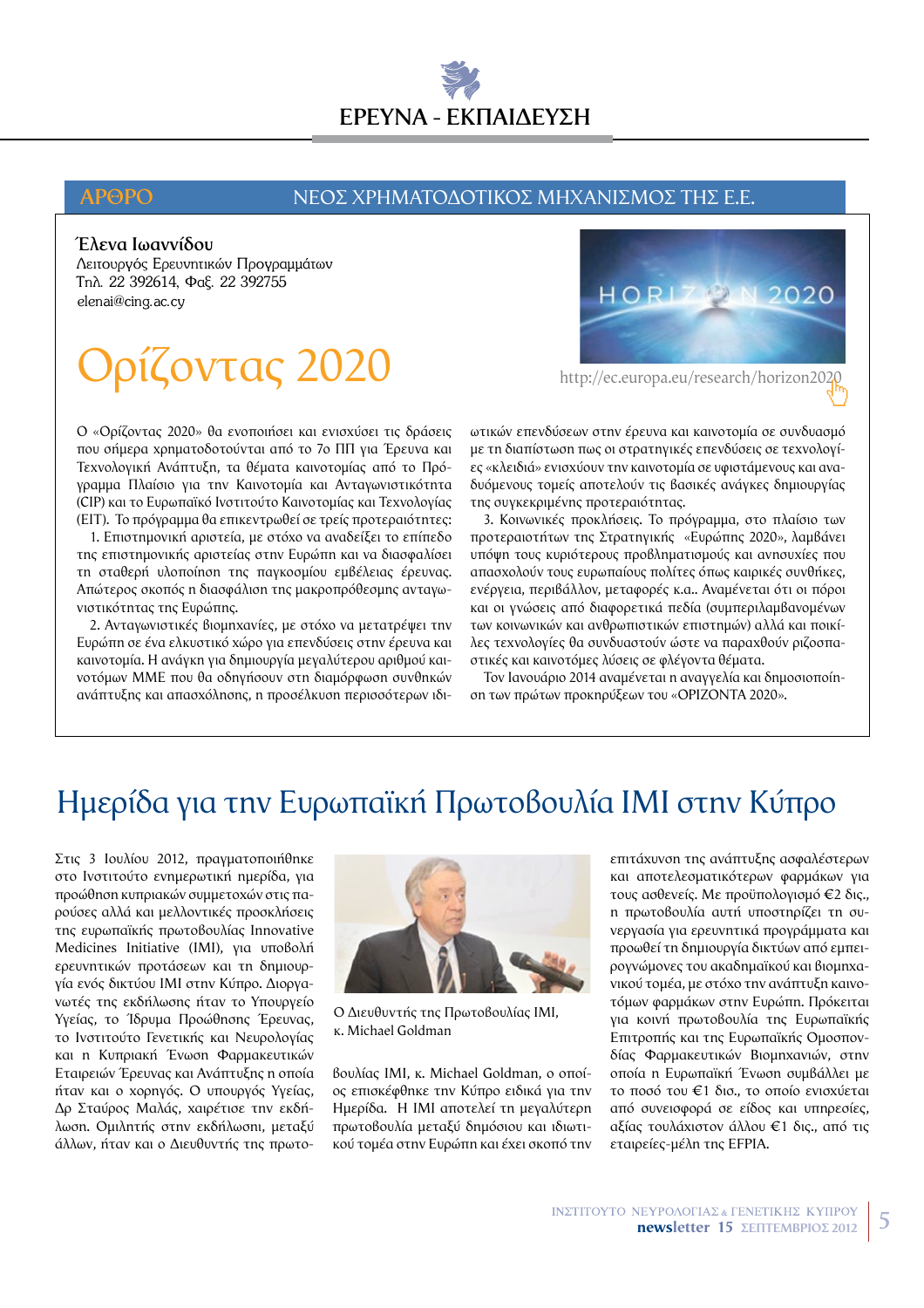www.cing.ac.cy/csmm | Tn $\lambda$ . 22 392840 |  $\Phi$  ac. 22 392845 | csmm@cing.ac.cy

## Πρόγραμμα Ιατρικής Γενετικής

I ίναι ήδη Σεπτέμβρης του 2012, ο μήνας Σταθμός για τη Σχολή Hατρικής Γενετικής Κύπρου, του Ινστιτούτου Νευρολογίας και Γενετικής Κύπρου (INΓΚ). Στις 24 Σεπτεμβρίου 2012 αρχίζουν οι διαλέξεις και στις 17 Οκτωβρίου 2012 θα έχουμε την τιμή ως Σχολή του ΙΝΓΚ αλλά κυρίως ως Κύπριοι να τελέσει τα εγκαίνια της Σχολής μας ο Καθηγητής James Watson, κορυφαίος επιστήμονας (Νόμπελ Ιατρικής, 1962) που μαζί με το Francis Crick ανακάλυψαν τη δομή του DNA και άνοιξαν το δρόμο για την ανάπτυξη της σύγχροvnς Ιατρικής Γενετικής με τα αναρίθμητα μέχρι σήμερα κοινωνικά οφέλη.

Στο πρόγραμμα Ιατρικής Γενετικής της Σχολής μας διδάσκονται 5 μαθήματα από τα οποία τα 4 υποχρεωτικά και το 1 επιλογής. Τα υποχρεωτικά μαθήματα 'Μοριακή Γενετική' και 'Κυτταρογενετική και Γενοματική' θα διδαχθούν το πρώτο εξάμηνο, και 'Βιοχημική Βάση των Γενετικών Νόσων' και 'Μεθοδολο-Vίες και τεχνολογίες που εφαρμόζονται στην Ιατρική Γενετική' το δεύτερο εξάμηνο. Έχουν ήδη ολοκληρωθεί οι δια-



 $AP$ <sup>O</sup>PO

### **Κυπρούλα Χριστοδούλου Kαθηγήτρια**

Συντονίστρια Προγράμματος Ιατρικής Γενετικής



δικασίες επιλονής των φοιτητών και οι εγγραφές. Στο πρόγραμμα Ιατρικής Γε-VETIKής συμμετέχουν 15 φοιτητές επιπέδου Μάστερ και 5 φοιτητές επιπέδου Διδακτορικού, Φοιτούν 16 Κύπριοι εκ των οποίων ο ένας Τουρκοκύπριος και 4 αλλοδαποί φοιτητές όλοι κάτοχοι πτυχίων από Πανεπιστήμια του εξωτερικού. Η διάρκεια σπουδών νια

το Μάστερ είναι 1 έτος ενώ για το διδακτορικό 4 έτη. Οι φοιτητές επιπέδου Mάστερ έχουν ήδη επιλέξει το θέμα και την ομάδα με την οποία θα εκπονήσουν τη διατριβή τους. Οι διδακτορικοί φοιτητές κατά το πρώτο εξάμηνο θα παρακολουθήσουν τις εργασίες και μελέτες σε 3 διαφορετικά εργαστήρια και μετά θα καταλήξουν στο θέμα και εργαστήριο όπου θα εκπονήσουν τη διατριβή TOUC.

Στο πρόγραμμα Ιατρικής Γενετικής διδάσκουν και επιβλέπουν φοιτητές οι Θεόδωρος Γεωργίου, Ανθή Δρουσιώτου, Πάολα Ευαγγελίδου, Μάριος Καριόλου, Κλεόπας Κλεόπα, Γιώργος Κουμπαρής, Χρυσάνθια Λεοντίου, Έλενα Μάτσα, Βάσος Νεοκλέους, Πασχάλης Νικολάου, Σταυρούλα Ξενοφώντος, Ελίζα Παπαγεωργίου, Ήβη Πασιαρδή, Φίλιππος Πατσαλής, Πέτρος Πέτρου, Καρολίνα Σισμάνη και Κυπρούλα Χριστοδούλου.

Το υψηλό επίπεδο των φοιτητών όσο και των διδασκόντων αποτελούν την εγγύηση επιτυχίας τόσο του Προγράμματος Ιατρικής Γενετικής όσο και της Σχολής γενικότερα.





Oικογενειακό δέντρο στο οποίο κληρονομείται<br>επικρατητικός γόνος

Παράδειγμα ταυτοποίησης του αριθμού επαναλήψεων CAG για τη μοριακή διάγνωση της νόσου Huntington σε αυτόματο αναλυτή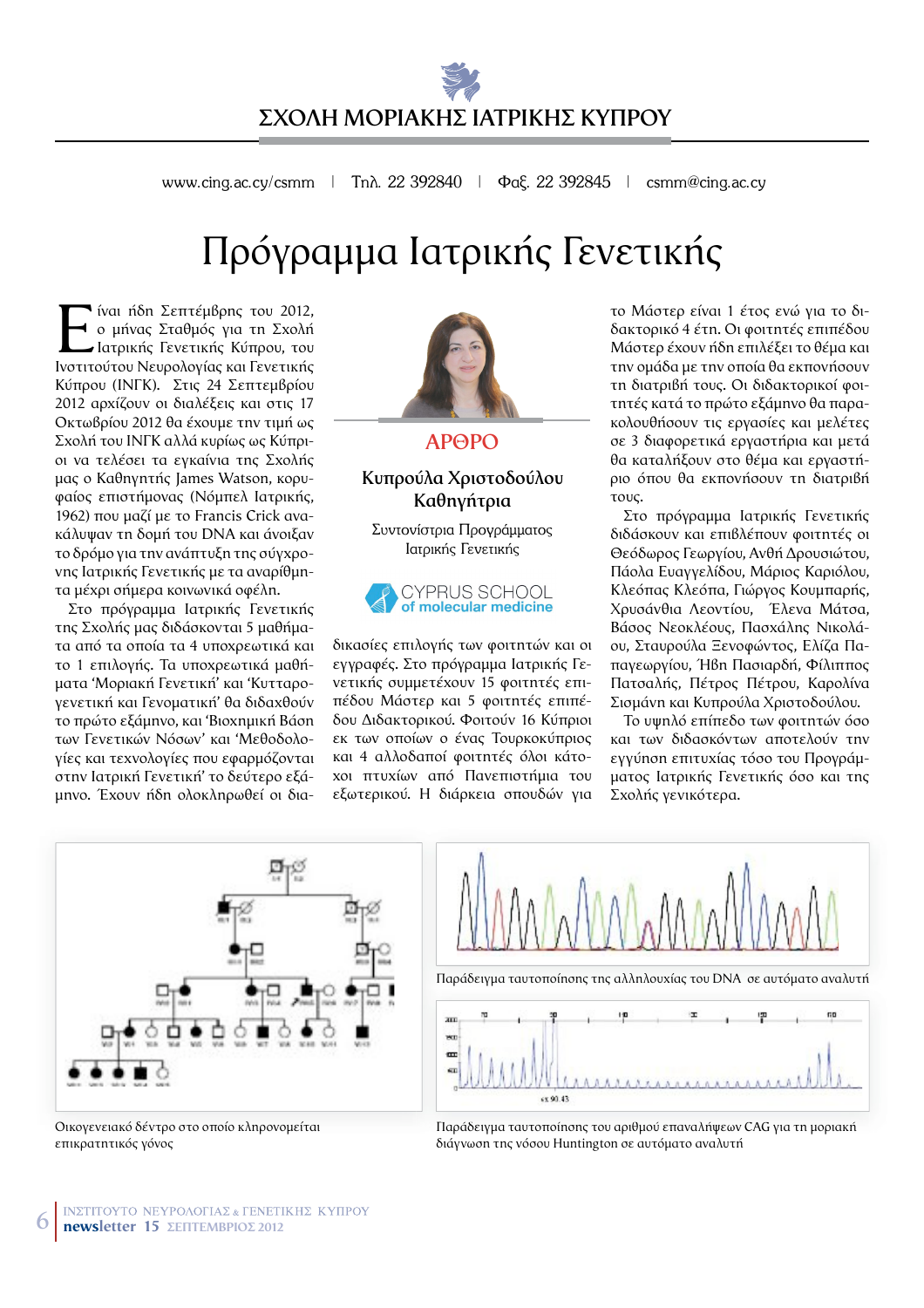# **TEAFAON**



 $\Omega$ **:** τρείς εκδηλώσεις του 2012 με τις οποίες ολοκληρώνεται το φετεινό Telethon

### $\Phi$ ιλανθρωπική  $E$  **FTIIOTNIOVIKή** εκδήλωση Παρέα με τον Νικολάκη Πανηγύρι Quantum

Παρασκευή, 9 Νοεμβρίου, 7 µ.µ. – 10 µ.µ., Lemon Park, Agroiá

 $Q$ <sub>UI</sub> $\lambda$ n $\tau$ é $c$ :  $\theta$ *άνος Ασκητής Μ.D, Ph.D, Ψυχίατρος* «Ψυχολογία εικόνας σώματος» *,"-)% ./0-12)%* M.D, Ph.D, Πλαστικός Χειρουργός

«Η Πλαστική Χειρουργική σήμερα»  $A$ νδρέας Φουστάνος Μ.D, Ph.D,

Πλαστικός Χειρουργός

«Τι νέο στην Πλαστική Χειρουργική» H εκδήλωση διοργανώνεται από το Κέντρο

Πλαστικής Χειρουργικής «Χάρης Ζαβρίδης» και τελεί υπό την αιγίδα του Υπουργού Υγείaς. Είσοδος €20 το άτομο. Χορηγός: Lemon Park Nicosia. Όλα τα έσοδα θα διατεθούν στο TELETHON. Δηλώσεις Συμμετοχής: 22 445588, 22 392608.

### **+"%,\$'\*1!00%2\$%&' -2"\$% NICOSIA MARATHON**

Σάββατο 1 Δεκεμβρίου, 11 π.μ. – 3 μ.μ. Hilton Park, Λευκωσία

Το καθιερωμένο Χριστουγεννιάτικο πάρτι του ΤΕLΕΤΗΟΝ, με μουσική, παιχνίδι, φαγητό, Άγιο Βασίλη και μια καταπληκτική γιορτινή επιθεώρηση που προσφέρει κάθε χρόνο αφιλοκερδώς η Παιδική Σκηνή Δώρου Κυριακίδη. Χορηγός της εκδήλωσης η εταιρία Albourne. Είσοδος: € 8.

Κυριακή 9 Δεκεμβρίου,  $10 \pi.\mu. - 4 \mu.\mu.$ Τάφρος Πύλης Αμμοχώστου

Το Πανηγύρι του Quantum Nicosia Marathon είναι μια ψυχαγωγική πολύμορφη εκδήλωση για μικρούς και μεγάλους, η οποία διοργαvώνεται παράλληλα με το Quantum Nicosia Marathon. Στο Πανηγύρι θα υπάρχουν πολλά παιχνίδια και θα προσφέρει δυνατότητα σε όλους να δοκιμάσουν τις δυνατότητες τους σε πολλά αθλήματα όπως ποδηλασία, τοξο-Βολία, καλαθόσφαιρα και άλλα. Στην εκδήλωση θα διατίθεται φαγητό και ποτά. Όλα τα έσοδα θα διατεθούν στο TELETHON.



Χορηγός επικοινωνίας n τηλεόραση Σίγμα και ο εκδοτικός οίκος ΔΙΑΣ